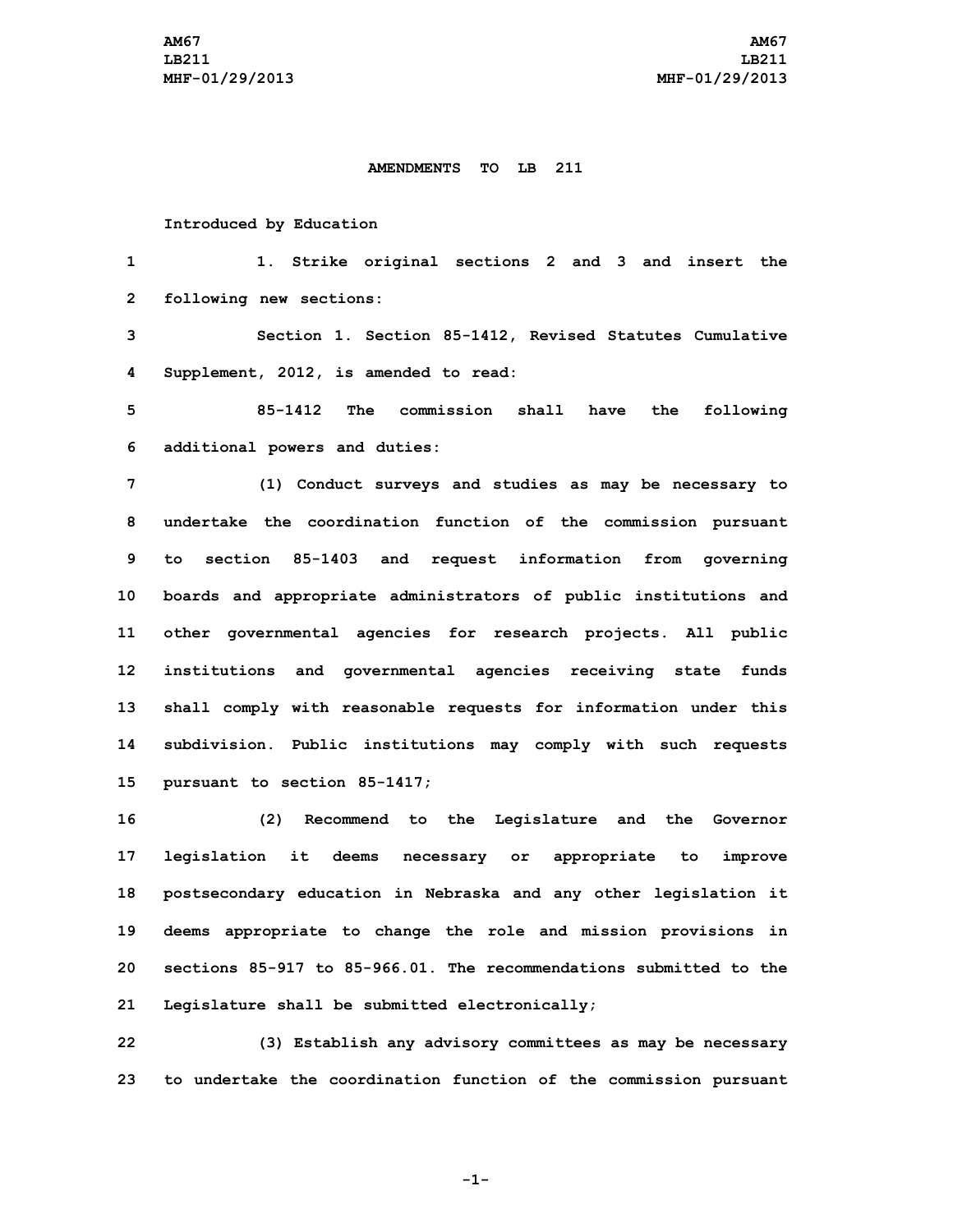**LB211 LB211**

 **to section 85-1403 or to solicit input from affected parties such as students, faculty, governing boards, administrators of the public institutions, administrators of the private nonprofit institutions of postsecondary education and proprietary institutions in the state, and community and business leaders regarding the coordination function of the commission;**

 **(4) Participate in or designate an employee or employees to participate in any committee which may be created to prepare <sup>a</sup> coordinated plan for the delivery of educational programs and services in Nebraska through the telecommunications system;**

 **(5) Seek <sup>a</sup> close liaison with the State Board of Education and the State Department of Education in recognition of the need for close coordination of activities between elementary and secondary education and postsecondary education;**

 **(6) Administer the Integrated Postsecondary Education Data System or other information system or systems to provide the commission with timely, comprehensive, and meaningful information pertinent to the exercise of its duties. The information system shall be designed to provide comparable data on each public institution. The commission shall also administer the uniform information system prescribed in sections 85-1421 to 85-1427 known as the Nebraska Educational Data System. Public institutions shall supply the appropriate data for the information system or systems required by the commission;**

**25 (7) Administer (a) the Access College Early Scholarship 26 Program Act, (b) the Community College Aid Act, (c) the Nebraska 27 Community College Student Performance and Occupational Education**

**-2-**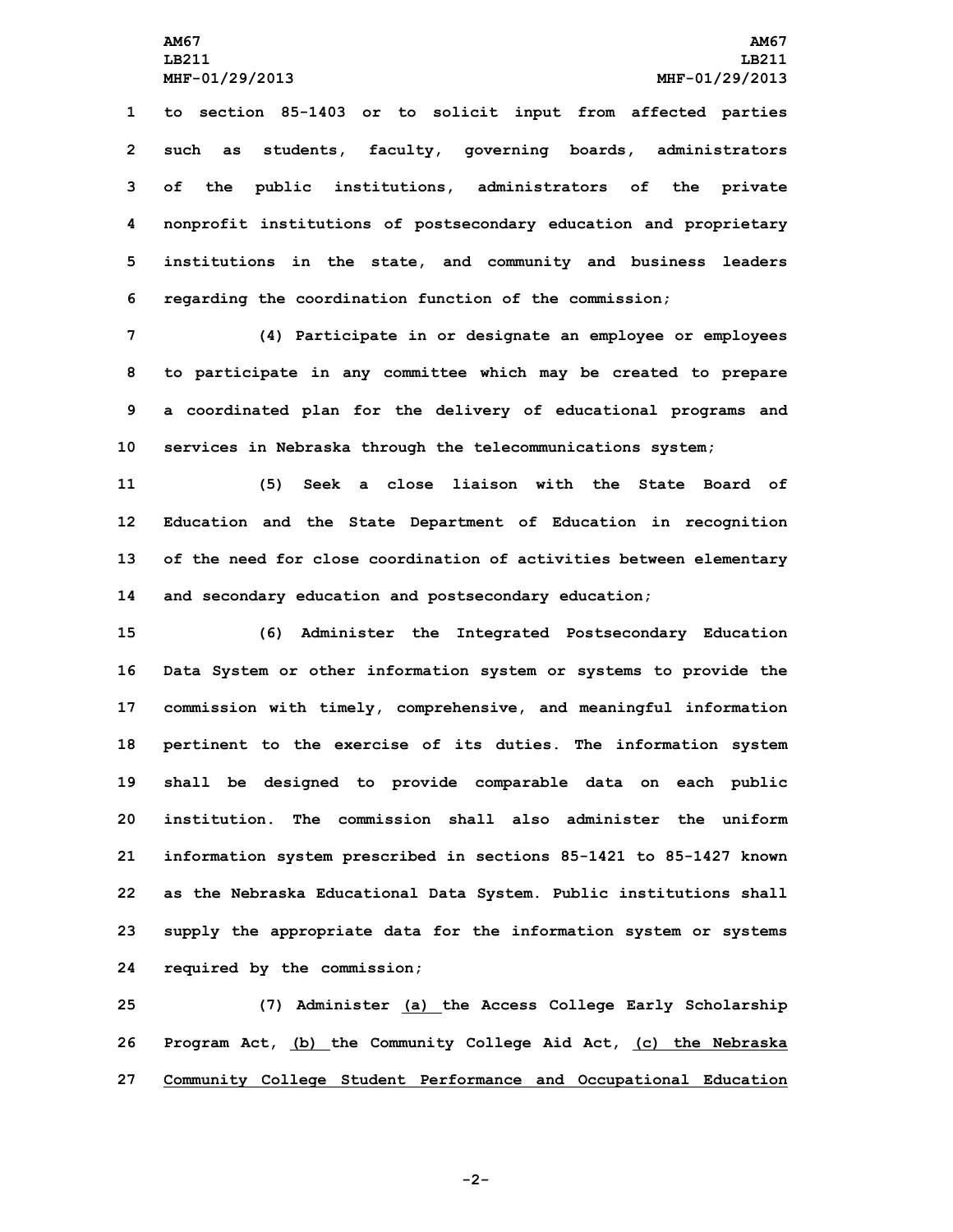**LB211 LB211**

 **Grant Fund under the direction of the Nebraska Community College Student Performance and Occupational Education Grant Committee, (d) the Nebraska Opportunity Grant Act, and (e) the Postsecondary Institution Act;**

 **(8) Accept and administer loans, grants, and programs from the federal or state government and from other sources, public and private, for carrying out any of its functions, including the administration of privately endowed scholarship programs. Such loans and grants shall not be expended for any other purposes than those for which the loans and grants were provided. The commission shall determine eligibility for such loans, grants, and programs, and such loans and grants shall not be expended unless approved by the Governor;**

 **(9) On or before December 1 of each even-numbered year, submit to the Legislature and the Governor <sup>a</sup> report of its objectives and activities and any new private colleges in Nebraska and the implementation of any recommendations of the commission for the preceding two calendar years. The report submitted to the Legislature shall be submitted electronically;**

**20 (10) Provide staff support for interstate compacts on 21 postsecondary education; and**

**22 (11) Request inclusion of the commission in any existing 23 grant review process and information system.**

**24 Sec. 2. Section 85-1418, Revised Statutes Cumulative 25 Supplement, 2012, is amended to read:**

**26 85-1418 (1) No state warrant shall be issued by the 27 Department of Administrative Services or used by any public**

**-3-**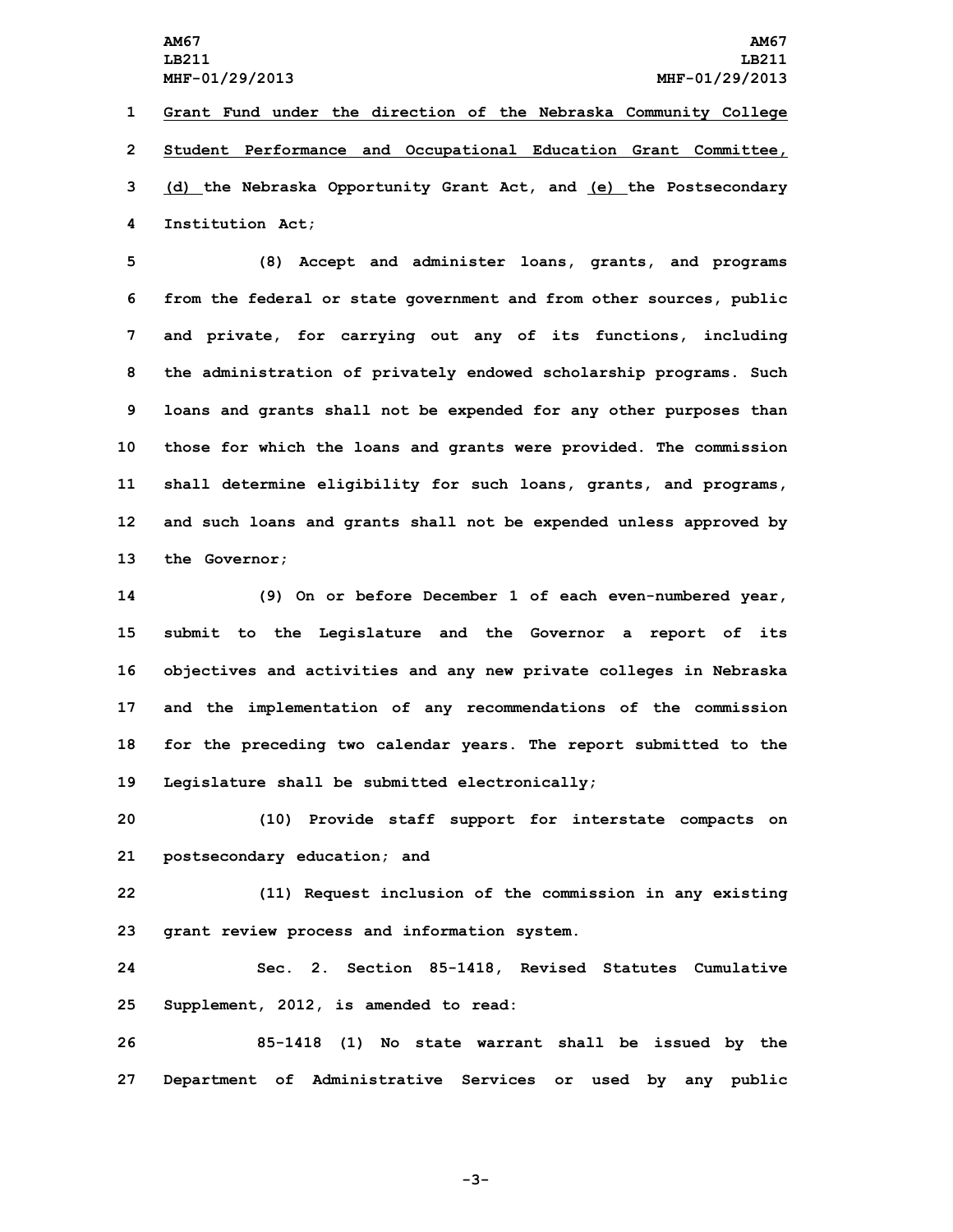**institution for the purpose of funding any program or capital construction project which has not been approved or which has been disapproved by the commission pursuant to the Coordinating Commission for Postsecondary Education Act. If state funding for any such program or project cannot be or is not divided into warrants separate from other programs or projects, the department shall reduce <sup>a</sup> warrant to the public institution which includes funding for the program or project by the amount of tax funds designated by the Legislature which are budgeted in that fiscal year by the public institution for use for the program or project.**

 **(2) The Until July 1, 2013, the department may reduce the amount of state aid distributed to <sup>a</sup> community college area pursuant to the Community College Aid Act, or for fiscal years 2010-11, 2011-12, and 2012-13 pursuant to section 90-517, by the amount of funds used by the area to provide <sup>a</sup> program or capital construction project which has not been approved or which has been disapproved by the commission.**

 **(3) The district court of Lancaster County shall have jurisdiction to enforce an order or decision of the commission entered pursuant to the Coordinating Commission for Postsecondary Education Act and to enforce this section.**

 **(4) Any person or public institution aggrieved by <sup>a</sup> final order of the commission entered pursuant to section 85-1413, 85-1414, 85-1415, or 85-1416 shall be entitled to judicial review of the order. Proceedings for review shall be instituted by filing <sup>a</sup> petition in the district court of Lancaster County within thirty days after public notice of the final decision by the commission**

**-4-**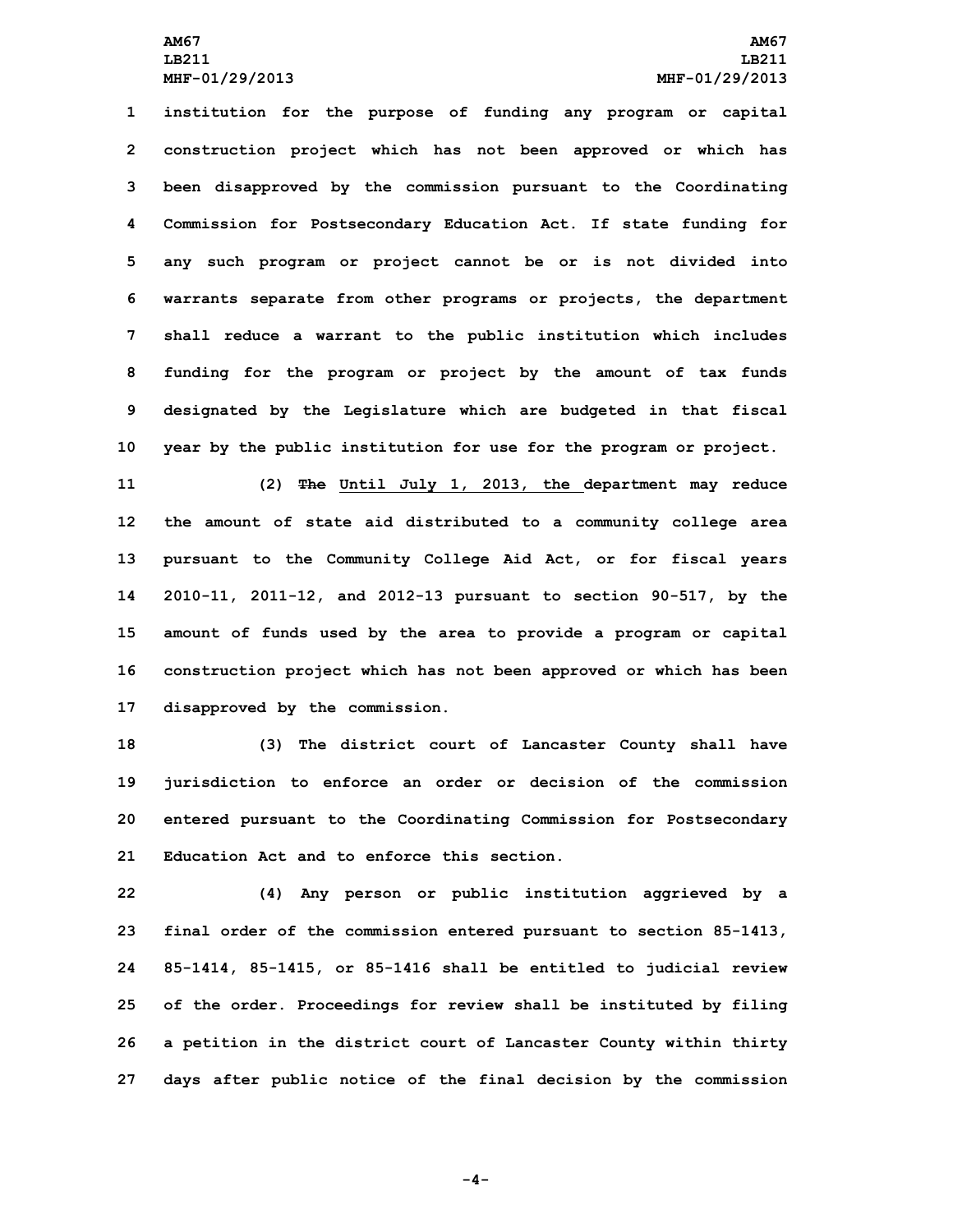**is given. The filing of the petition or the service of summons upon the commission shall not stay enforcement of such order. The review shall be conducted by the court without <sup>a</sup> jury on the record of the commission. The court shall have jurisdiction to enjoin enforcement of any order of the commission which is (a) in violation of constitutional provisions, (b) in excess of the constitutional or statutory authority of the commission, (c) made upon unlawful procedure, or (d) affected by other error of law.**

 **(5) <sup>A</sup> party may secure <sup>a</sup> review of any final judgment of the district court by appeal to the Court of Appeals. Such appeal shall be taken in the manner provided by law for appeals in civil cases and shall be heard de novo on the record.**

**13 Sec. 4. Section 85-1539, Revised Statutes Cumulative 14 Supplement, 2012, is amended to read:**

 **85-1539 (1) There is hereby created the Nebraska Community College Student Performance and Occupational Education Grant Committee. The committee shall consist of (1) (a) <sup>a</sup> representative of the Coordinating Commission for Postsecondary Education who shall serve as chairperson of the committee, (2) (b) <sup>a</sup> representative of the Department of Economic Development, (3) (c) <sup>a</sup> representative of the Department of Labor, (4) (d) <sup>a</sup> representative of the State Department of Education, (5) (e) <sup>a</sup> representative affiliated with one of the two community college areas with the two smallest full-time equivalent student enrollment totals for the most recent fiscal year, (6) (f) <sup>a</sup> representative affiliated with one of the two community college areas with the two largest full-time equivalent student enrollment totals for the**

**-5-**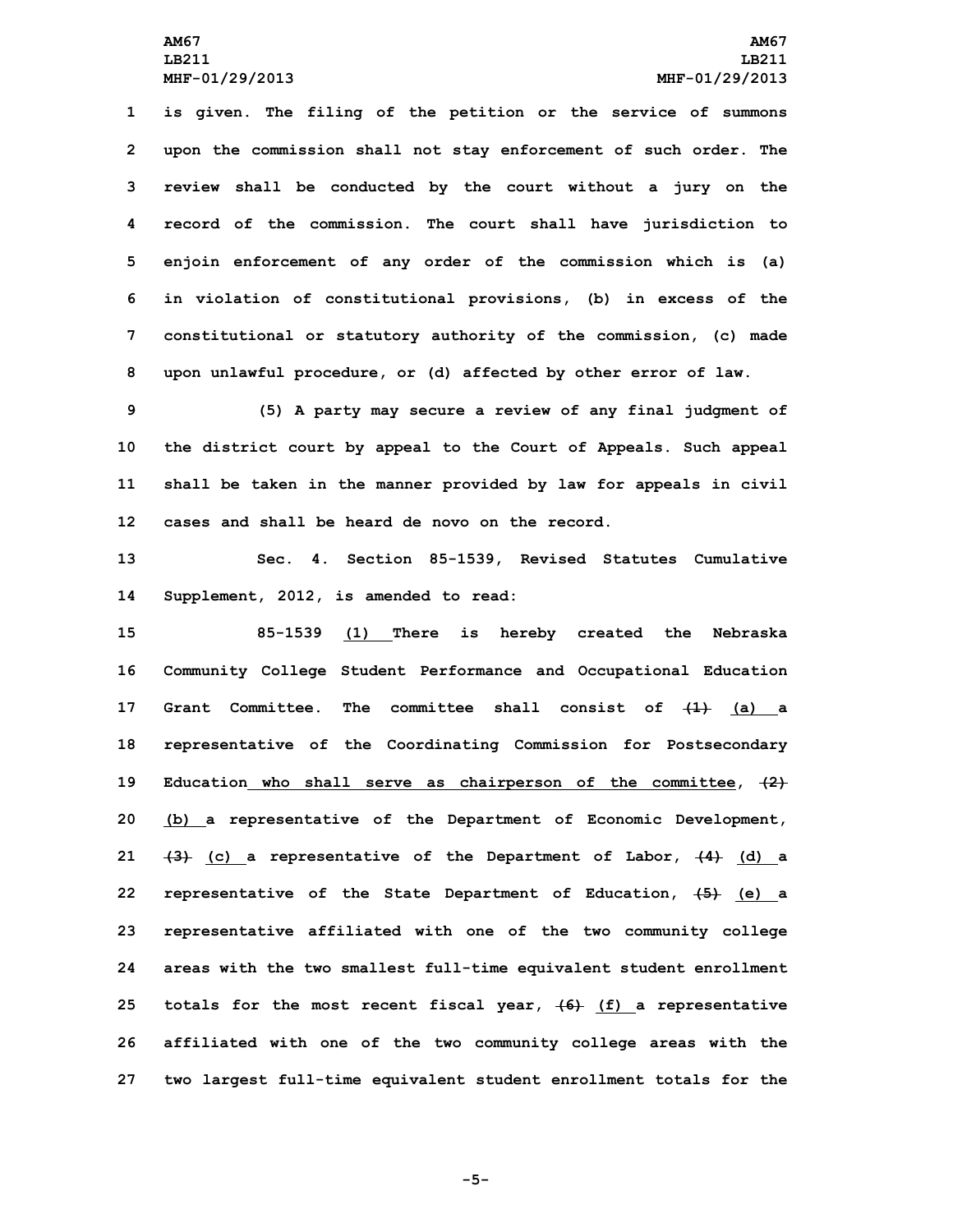**most recent fiscal year, and (7) (g) <sup>a</sup> representative affiliated with one of the two community college areas not included in the categories provided in subdivisions (5) (e) and (6) (f) of this section. Each member shall be appointed by the agency or community college areas being represented. The representatives appointed pursuant to subdivisions (5) (e) through (7) (g) of this section shall serve terms of two years and shall be succeeded by <sup>a</sup> representative affiliated with the community college areas not represented for the preceding term.**

 **(2) The committee shall develop guidelines for and annually determine the allocation of the Nebraska Community College Student Performance and Occupational Education Grant Fund and any other funds appropriated to Program 99 in Agency 83, Aid to Community Colleges, pursuant to this section and section 85-1540. aid or grants to the community colleges for (a) applied technology and occupational faculty training, instructional equipment upgrades, employee assessment, preemployment training, employment training, and dislocated worker programs benefiting the State of Nebraska or (b) programs or activities to enhance (i) student performance in the areas of degree, certificate, or diploma completion, retention, or foundations education as defined in section 85-932.01 or (ii) the collection, reporting, analysis, and utilization of student data. The total amount allocated for a fiscal year shall not exceed the amounts appropriated from the fund Nebraska Community College Student Performance and Occupational Education Grant Fund and such other funds as may be appropriated by the Legislature for purposes of this section for such fiscal**

**-6-**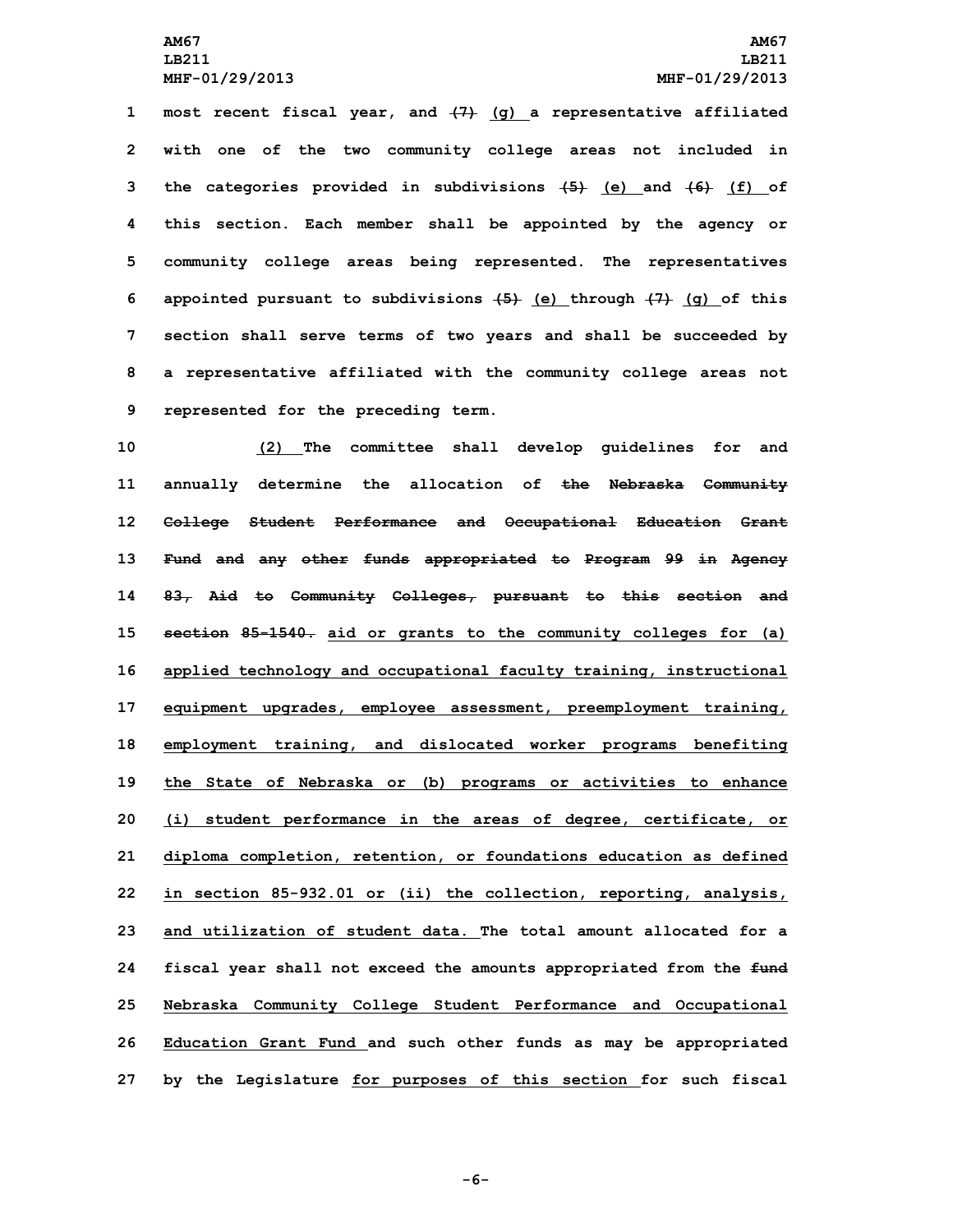**year. The commission shall certify the allocation determined by the committee on or before September 10 of the fiscal year for which such allocation is being certified and shall report such allocation to the Department of Administrative Services. The department commission shall distribute the total of such appropriated and allocated funds to the selected community college board or boards in <sup>a</sup> single payment between the fifth and twentieth day of October of the fiscal year for which such allocation is certified. each 9 year.**

**10 (3) Applications for aid or grants pursuant to this 11 section may be submitted by <sup>a</sup> community college area independently 12 or in collaboration with other community college areas.**

**13 Sec. 5. Section 85-1540, Revised Statutes Cumulative 14 Supplement, 2012, is amended to read:**

 **85-1540 (1) There is hereby created the Nebraska Community College Student Performance and Occupational Education Grant Fund. The fund shall be under the direction of the Nebraska Community College Student Performance and Occupational Education Grant Committee and shall be administered by the Coordinating Commission for Postsecondary Education. The fund shall consist of money received by the state in the form of grants or gifts from nonfederal sources, such other amounts as may be transferred or otherwise accrue to the fund, and any investment income earned on the fund. The fund shall contain any amount available for transfer pursuant to subdivision (2) of section 85-2234 and such other amounts as may be transferred or otherwise accrue to the fund. The fund shall be used to provide aid or grants to the**

**-7-**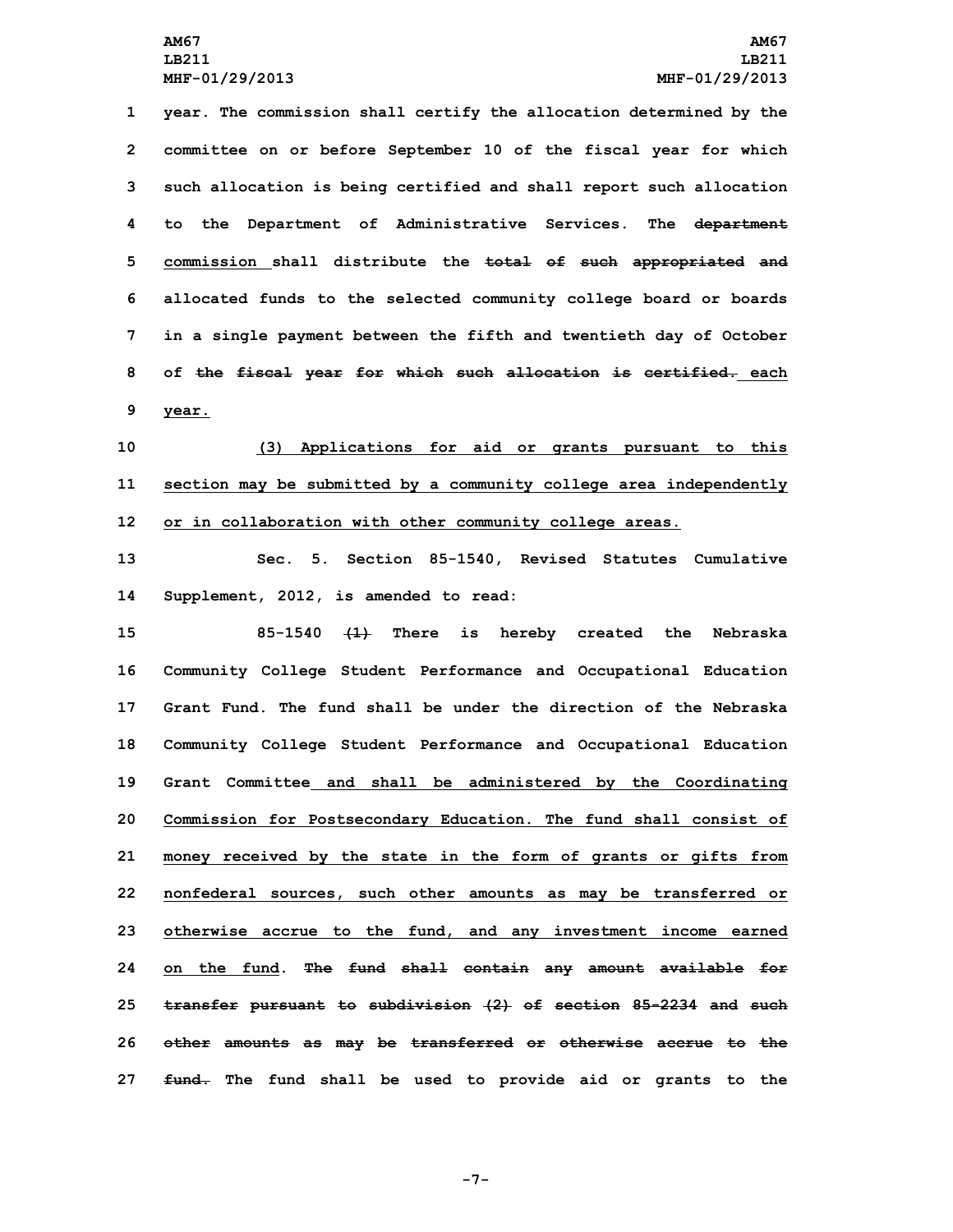**community colleges for (a) applied technology and occupational faculty training, instructional equipment upgrades, employee assessment, preemployment training, employment training, and dislocated worker programs benefiting the State of Nebraska or (b) programs or activities to enhance (i) student performance in the areas of degree, certificate, or diploma completion, retention, or foundations education as defined in section 85-932.01 or (ii) the collection, reporting, analysis, and utilization of student data. pursuant to section 85-1539. Any money in the fund available for investment shall be invested by the state investment officer pursuant to the Nebraska Capital Expansion Act and the Nebraska State Funds Investment Act.**

**13 (2) Applications for aid or grants pursuant to this 14 section may be submitted by <sup>a</sup> community college area independently 15 or in collaboration with other community college areas.**

**16 Sec. 6. Section 85-2233, Revised Statutes Cumulative 17 Supplement, 2012, is amended to read:**

 **85-2233 (1)(a) The Legislature recognizes that education, as an investment in human resources, is fundamental to the quality of life and the economic prosperity of Nebraskans and that aid to the community colleges furthers these goals.**

 **(b) It is the intent of the Legislature that such appropriations reflect the commitment of the Legislature to join with local governing bodies in <sup>a</sup> strong and continuing partnership to further advance the quality, responsiveness, access, and equity of Nebraska's community colleges and to foster high standards of performance and service so that every citizen, community, and**

**-8-**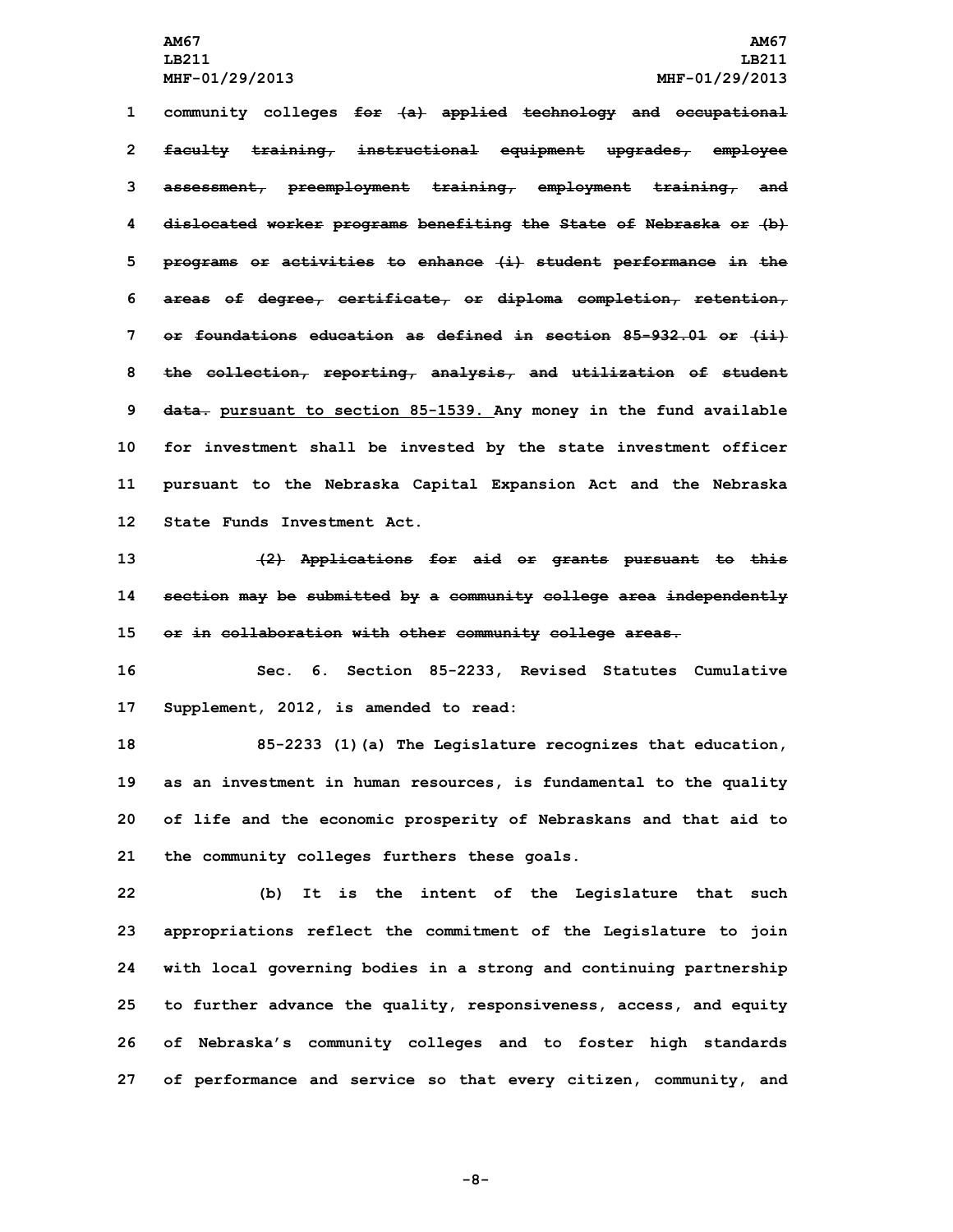**business will have the opportunity to receive quality educational programs and services regardless of the size, wealth, or geographic location of the community college area or tribally controlled community college by which that citizen, community, or business is 5 served.**

 **(c) In order to promote quality postsecondary education and to avoid excessive and disproportionate taxation upon the taxable property of each community college area, the Legislature may appropriate each biennium from such funds as may be available an amount for aid and assistance to the community colleges. Such funds so appropriated by the Legislature shall be allocated, adjusted, and distributed to the community college boards of governors as provided in the Community College Aid Act.**

 **(2) The Coordinating Commission for Postsecondary Education shall certify aid amounts attributable to the allocations pursuant to subdivisions (1) and (3) of section 85-2234 and report such amounts to the Department of Administrative Services. The commission shall certify such aid amounts on or before September 1 of the fiscal year for which aid is being certified. The department and shall distribute the total of such appropriated and allocated funds to the boards in ten as nearly as possible equal monthly payments between the fifth and twentieth day of each month beginning in September of each year. Any amount transferred to the Nebraska Community College Student Performance and Occupational Education Grant Fund pursuant to subdivision (2) of section 85-2234 for <sup>a</sup> fiscal year shall be certified and distributed in accordance with sections 85-1539 and 85-1540.**

**-9-**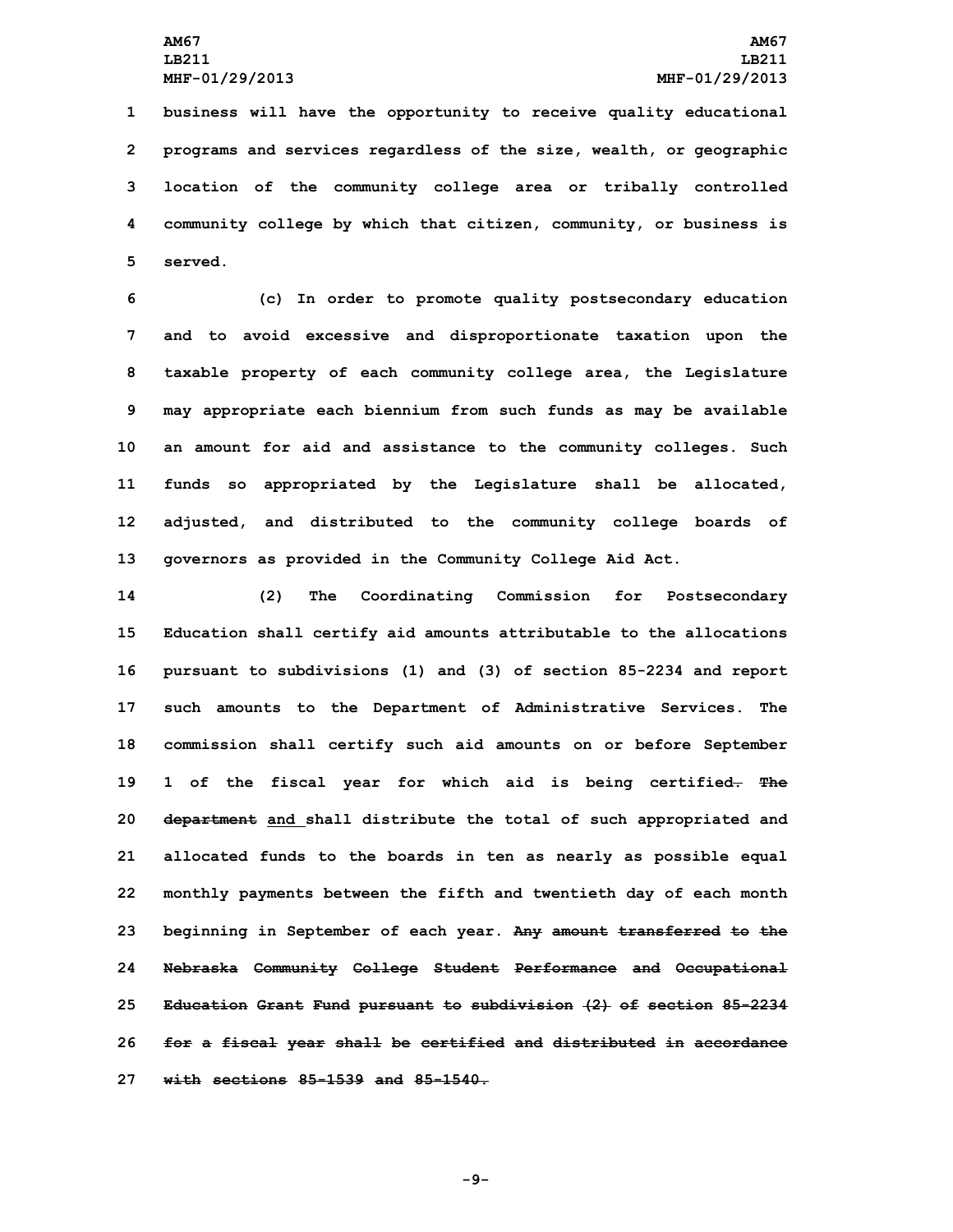**LB211 LB211 MHF-01/29/2013 MHF-01/29/2013**

 **(3) The department Beginning July 1, 2013, the commission shall reduce the amount of the distribution to <sup>a</sup> board by the amount of funds used by the community college area to provide <sup>a</sup> program or capital construction project as defined in section 85-1402 which has not been approved or has been disapproved by the Coordinating Commission for Postsecondary Education pursuant to the Coordinating Commission for Postsecondary Education Act.**

**8 Sec. 7. Section 85-2234, Revised Statutes Cumulative 9 Supplement, 2012, is amended to read:**

 **85-2234 Aid appropriated pursuant to the Community College Aid Act for fiscal year 2013-14 and each fiscal year thereafter shall be allocated among community college areas and tribally controlled community colleges as follows:**

 **(1) The initial \$87,870,147 appropriated pursuant to the act shall be allocated to community college areas based on the proportionate share of aid received by each community college area for fiscal year 2012-13. If the amount appropriated for such fiscal year exceeds \$87,870,147, the excess amount shall be allocated as provided in subdivisions (2) and (3) of this section. If the amount appropriated for such fiscal year is less than or equal to \$87,870,147, the amount appropriated shall be allocated to community college areas based on the proportionate share of aid received by each community college area for fiscal year 2012-13;**

 **(2) Of any amount remaining after the allocation of aid pursuant to subdivision (1) of this section, the next amount, up to but not to exceed \$500,000, shall be transferred to the Nebraska Community College Student Performance and Occupational Education**

**-10-**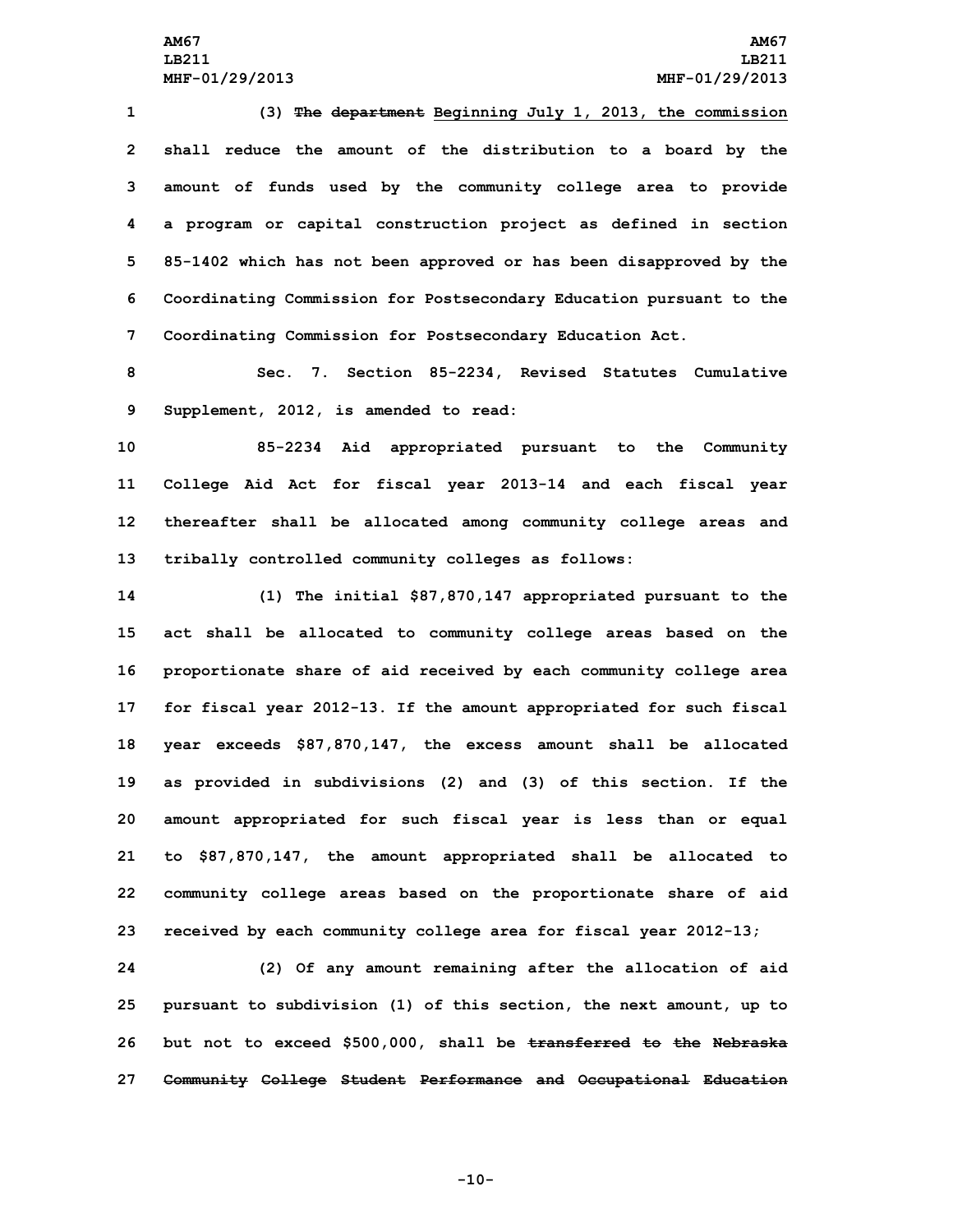**1 Grant Fund provided for in section 85-1540; allocated as state aid 2 pursuant to section 85-1539; and**

**3 (3) Any amount remaining after the allocations provided 4 for in subdivisions (1) and (2) of this section shall be allocated 5 among the community college areas on the following basis:**

**6 (a) Twenty-five percent of such amount shall be divided 7 equally based on the number of community college areas designated 8 pursuant to section 85-1504;**

 **(b) Forty-five percent of such amount shall be divided based on each community college area's proportionate share of three-year average full-time equivalent student enrollment. <sup>A</sup> community college area's proportionate share of three-year average full-time equivalent student enrollment shall equal the sum of <sup>a</sup> community college area's full-time equivalent student enrollment total for the three fiscal years immediately preceding the fiscal year for which aid is being calculated divided by three, with such quotient divided by the quotient resulting from the sum of the full-time equivalent student enrollment total of all community college areas for the three fiscal years immediately preceding the fiscal year for which aid is being calculated divided by three; and (c) Thirty percent of such amount shall be divided based on each community college area's proportionate share of three-year average reimbursable educational units. <sup>A</sup> community college area's proportionate share of three-year average reimbursable educational units shall equal the sum of <sup>a</sup> community college area's reimbursable educational unit total for the three fiscal years immediately preceding the fiscal year for which aid is being**